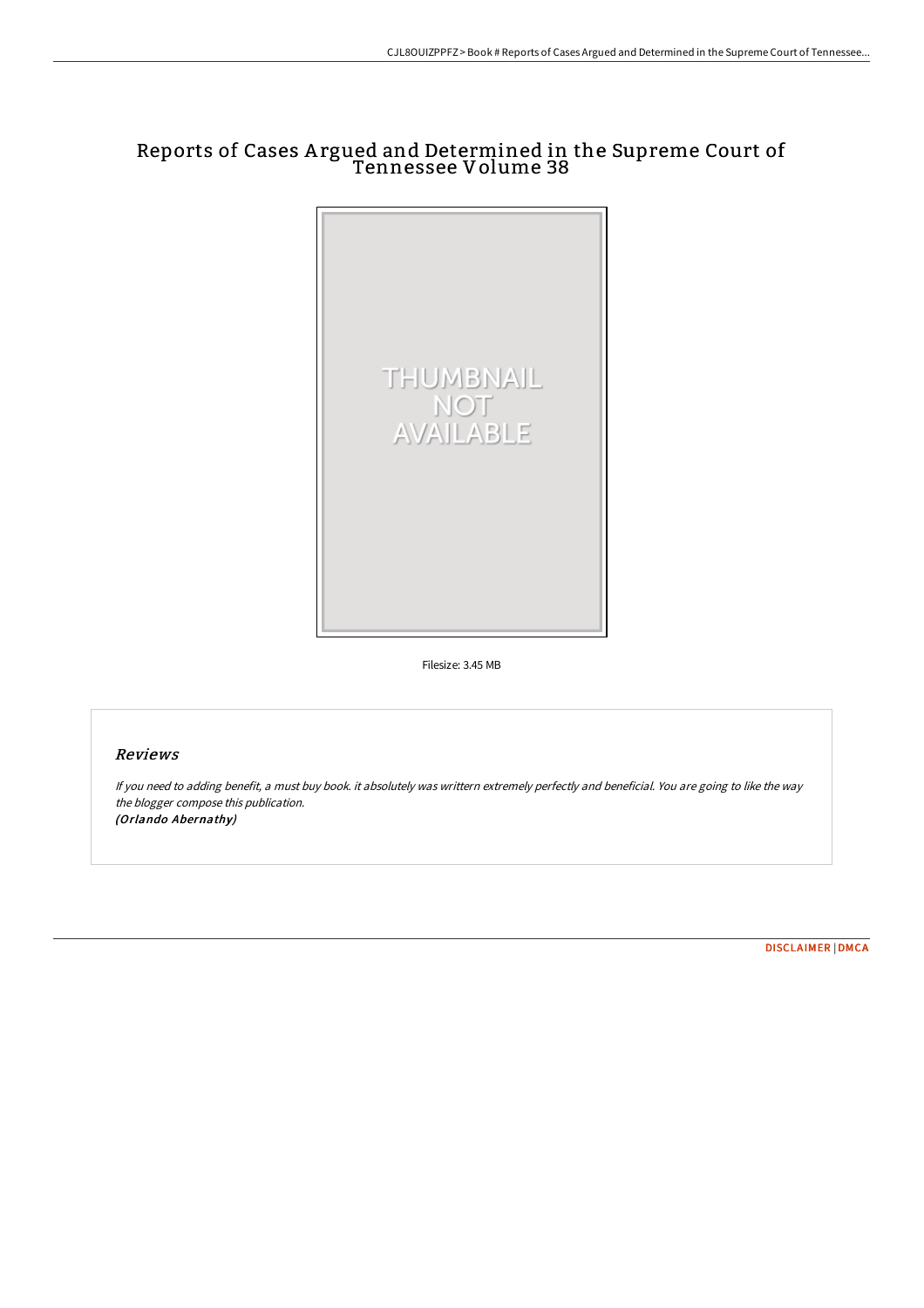## REPORTS OF CASES ARGUED AND DETERMINED IN THE SUPREME COURT OF TENNESSEE VOLUME 38



To download Reports of Cases Argued and Determined in the Supreme Court of Tennessee Volume 38 eBook, make sure you click the link below and download the file or gain access to other information which might be relevant to REPORTS OF CASES ARGUED AND DETERMINED IN THE SUPREME COURT OF TENNESSEE VOLUME 38 book.

RareBooksClub. Paperback. Book Condition: New. This item is printed on demand. Paperback. 124 pages. Original publisher: Washington, D. C. : Army Science Board, Dept. of the Army, Assistant Secretary of the Army (Acquisition, Logistics, and Technology), 1998 OCLC Number: (OCoLC)52833990 Subject: Battlefields -- Computer simulation. Excerpt: . . . Organization of Presentation Study Background and Findings BV Critical Paths - Terrain Data - Synthetic Environment and Information Visualization - Course of Action ( COA ) Development and Analysis - Management Summary Battlefield Visualization The brief begins with a summary of the studys background which includes the terms of reference, participants and information sources. The introduction also includes findings based on reviews of Army efforts with BV and assessments of those efforts. Terrain Data; Synthetic Environment and Information Visualization; and Course of Action ( COA ) Development and Analysis are three technology areas identified as criti-cal paths for BV. As critical paths, the areas require substantial developments in order to achieve Army goals for BV as stated or implied in the BV Concept pamphlet and draft BV Master Plan. Management actions supporting the technology critical paths are recog-nized and addressed as a fourth critical path. The summary section outlines an umbrella program that addresses recommen-dations for each of the critical paths. The summary also relates how the ASB recommen-dations support Army BV goals. 1-3 This item ships from La Vergne,TN. Paperback.

 $\frac{8}{100}$ Read Reports of Cases Argued and [Determined](http://bookera.tech/reports-of-cases-argued-and-determined-in-the-su-17.html) in the Supreme Court of Tennessee Volume 38 Online  $\overline{\mathbf{P}^{\text{RF}}}$ Download PDF Reports of Cases Argued and [Determined](http://bookera.tech/reports-of-cases-argued-and-determined-in-the-su-17.html) in the Supreme Court of Tennessee Volume 38